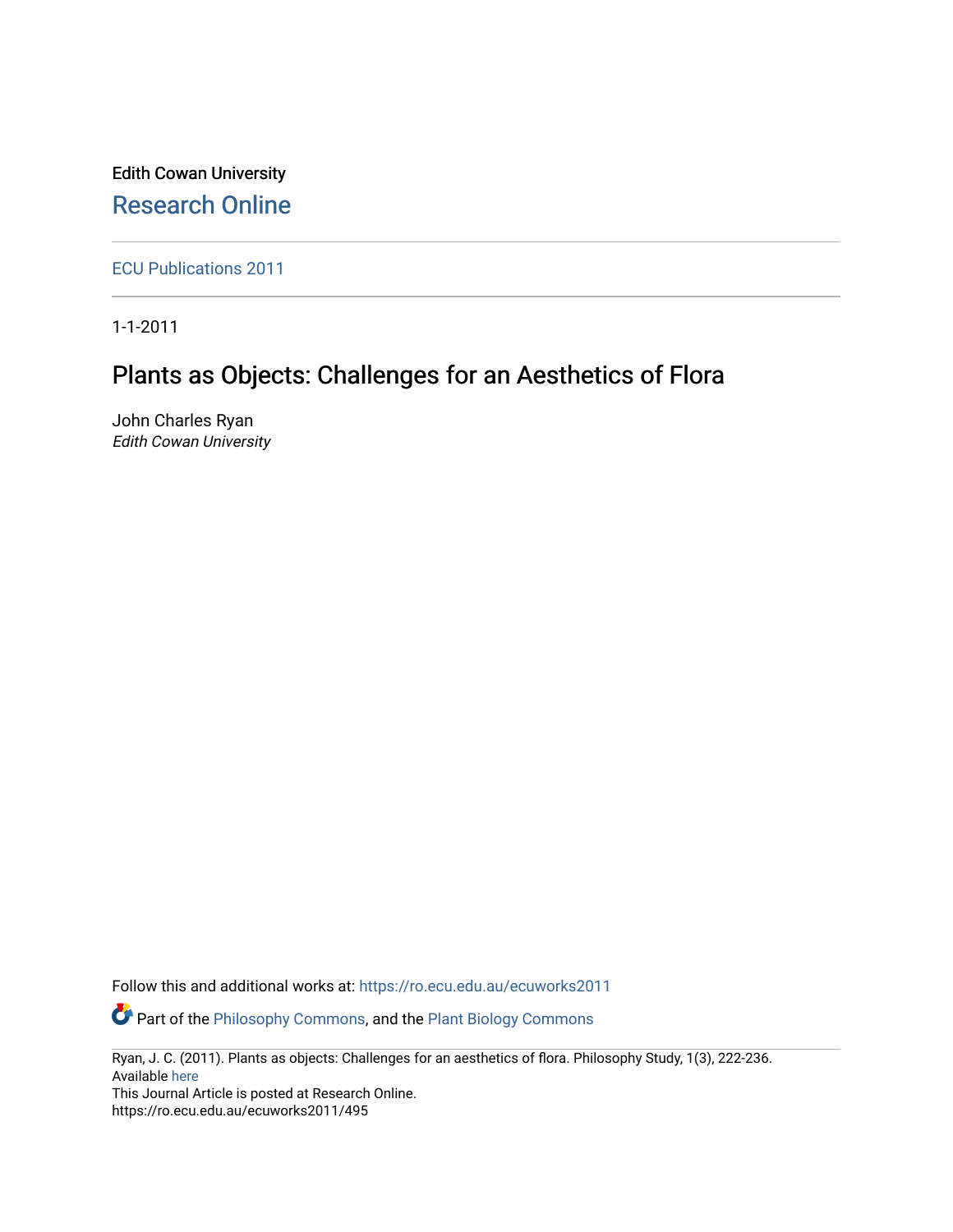

# Plants as Objects: Challenges for an Aesthetics of Flora

John Charles Ryan Edith Cowan University

This paper presents the conceptual challenges to an aesthetic model of living plants based in embodied interaction with flora through smell, taste, touch, sound and sight. I argue that the science of aesthetics is deterministically visual. Drawing from theories of landscape aesthetics put forth by Carlson and Berleant, I outline four primary obstacles to an embodied aesthetics: plants as objects of sight, plants as objects of art, plants as objects of disinterestedness and plants as objects of scientific discourse. A multi-sensorial aesthetics of flora requires auto-centric proximity and degrees of intersubjectivity between the appreciator and the appreciated plant that raise important philosophical questions about aesthetic experience of the natural world.

*Keywords*: aesthetics, philosophy, environment, plants, Berleant, Carlson, embodiment

## **1. Introduction**

 $\overline{a}$ 

Many narrative or technical accounts of plants are disembodied; traces of the body of the author and the bodies of the plants are plainly absent. Sensation has vanished. An aesthetics of plants, based in sight, fastens the value of botanic habitats to appearances. A kind of visual regime factors into some contemporary scientific studies of biodiversity conservation. For instance, in Western Australia, the Lesueur Management Plan includes a study of landscape character that identifies vegetation of high, moderate and low scenic—or aesthetic—value. Areas distinguished by the colour and patterns of the vegetation are privileged in the conservation practices of Lesueur—a biodiversity hotspot of international accord. Perspectival contrasts identify exemplary plants that stand out in an otherwise undifferentiated flora. Focal point trees or shrubs are high scenic quality, and include the "windshaped, gnarled or dwarfed vegetation unusual in form, colour or texture" (Department of Conservation and Land Management 60). Of moderate and low aesthetic value are plant communities without distinguishable scenic characteristics of texture, form, colour and structural variation (Department of Conservation and Land Management 60).

This paper theorises an aesthetics of plants with emphasis on places where our embodied selves may come into contact with living plants. There is a continuum among wild, semi-cultivated and domesticated contexts in which the aesthetic perception of flora figures prominently. These range from national parks, garden plantings, wildflower shows and the interior space of a home. Unlike a single flower in a vase, however, wild plants form habitats with other creatures where there are often few demarcations of the geometric orderliness valued by management plans. Moving shorelines and scarps define the perceptual field in which a plant is situated. The scene is not composed but *decomposing* before our eyes through the processes of ecology, including the

John Charles Ryan, a poet and Ph.D. candidate, the School of Communications and Arts, Edith Cowan University in Western Australia; main research fields: Environmental Philosophy, Phenomenology of Merleau-Ponty, Heidegger, Embodiment, Process Philosophy, Metaphysics, Literature and Philosophy, Poetics, and Aesthetic Philosophy. Email: jryan9@our.ecu.edu.au.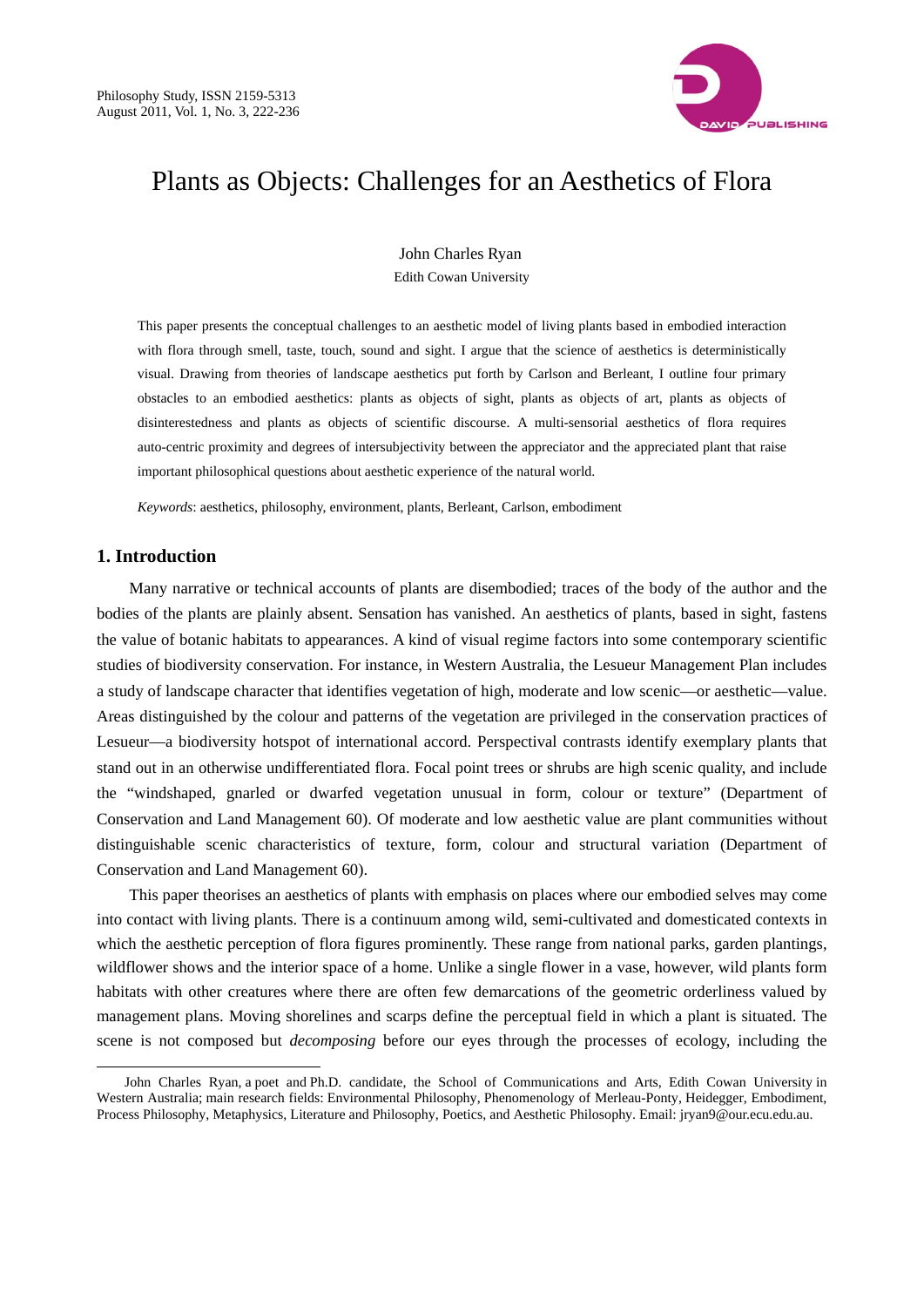weathering of natural features through temporal progression. Depending on rainfall, habitat disturbances or the season of the visit, the prominent colours of flowers may be missing. Eyes gaze expectantly across the landscape, in search of familiar affections of sight, but disorientation may characterise the experience. Traditional notions of beauty may be disrupted—or hopefully redefined—because of the mutable qualities of living places. In contrast, crafted arrangement is at the centre of an aesthetics of domesticated plants. Gardens impress us because of the somewhat fixed qualities of patterns, shapes, colours, textures, scales and species numbers. Plantings are composed into a portrait, each flower becomes a constituent brushstroke framed by manicured borders and other formal design elements. Correspondingly, a wildflower show brings plants into venues such as churches and community centres. During a wildflower show, species are displayed harmoniously to accentuate their artefactual beauty.

This discussion begins with the complexities of aesthetics in Western thought, then moves towards the application of aesthetic concepts to the natural world and finally arrives at a concept of botanical aesthetics and its limitations. The paper contends that an aesthetics of flora, if conceptualised as an extension of environmental aesthetics, is inhibited by four modes of objectification: plants as objects of sight, plants as objects of art, plants as objects of disinterestedness and plants as objects of scientific discourse. To begin with, a visual regime problematises an aesthetics of living plants that are eaten, tasted, smelled, heard and felt while also changing through patterns of seeding, flowering, fruiting, emerging and dying. In Western aesthetics, multi-sensoriality has been relegated to a bottom rung in the hierarchy of the senses with vision and hearing, given cognitive authority over the more intimate bodily faculties of smell, taste, touch and kinaesthesia. With an emphasis on panoramic distances rather than the plants under our feet, the field of landscape aesthetics has yet to sufficiently theorise the experience of the diminutive bodies of nature. Secondly, the appreciation of art conflates the appreciation of living plants. Despite the forward-thinking attempts of environmental philosophers Allen Carlson and Arnold Berleant, the diction of artistic objects has been the pre-eminent vocabulary for appreciating the natural world. Finally, the ocularcentric tendencies of botanical science have been aligned to a concept of aesthetics in which perception is about the processes of thought and the ordering of the natural world rather than corporeal immanence and the emergence of bodily experiences.

In outlining the limitations of landscape aesthetic models, the discussion looks towards a variety of environmental aestheticians, but dialogue mainly with two influential contemporary theories—Arnold Berleant's engagement model (1993, 25; 2005) and Allan Carlson's natural environmental model (2000). Carlson and Berleant are conscious of visuality as a cultural mode of enframing plants as the object-oriented desideratum of tourism. They theorise classic aesthetic concepts—disinterestedness, beauty, sublimity, the picturesque, perception, cognition, detachment, visualism and embodiment—in the appreciation of landscapes. However, neither the natural environmental model nor the engagement model offers landscape aesthetics multi-sensoriality positioned viscerally in the guts and sinews, not distantly in a landscape vista. After identifying the shortcomings of contemporary concepts of landscape aesthetics, the end of this paper points to the works of Thoreau and Heidegger in further theorising botanical aesthetics as an embodied aesthesis of plants.

## **2. Plants as Objects of Sight: From Visuality to Sensation**

The literature of aesthetics threads in and out of philosophy (Berleant 2005; Carlson 2000; Hepburn 2004, first published in 1966), cultural theory (Eagleton 1990; Giblett 2004), psychology and the social sciences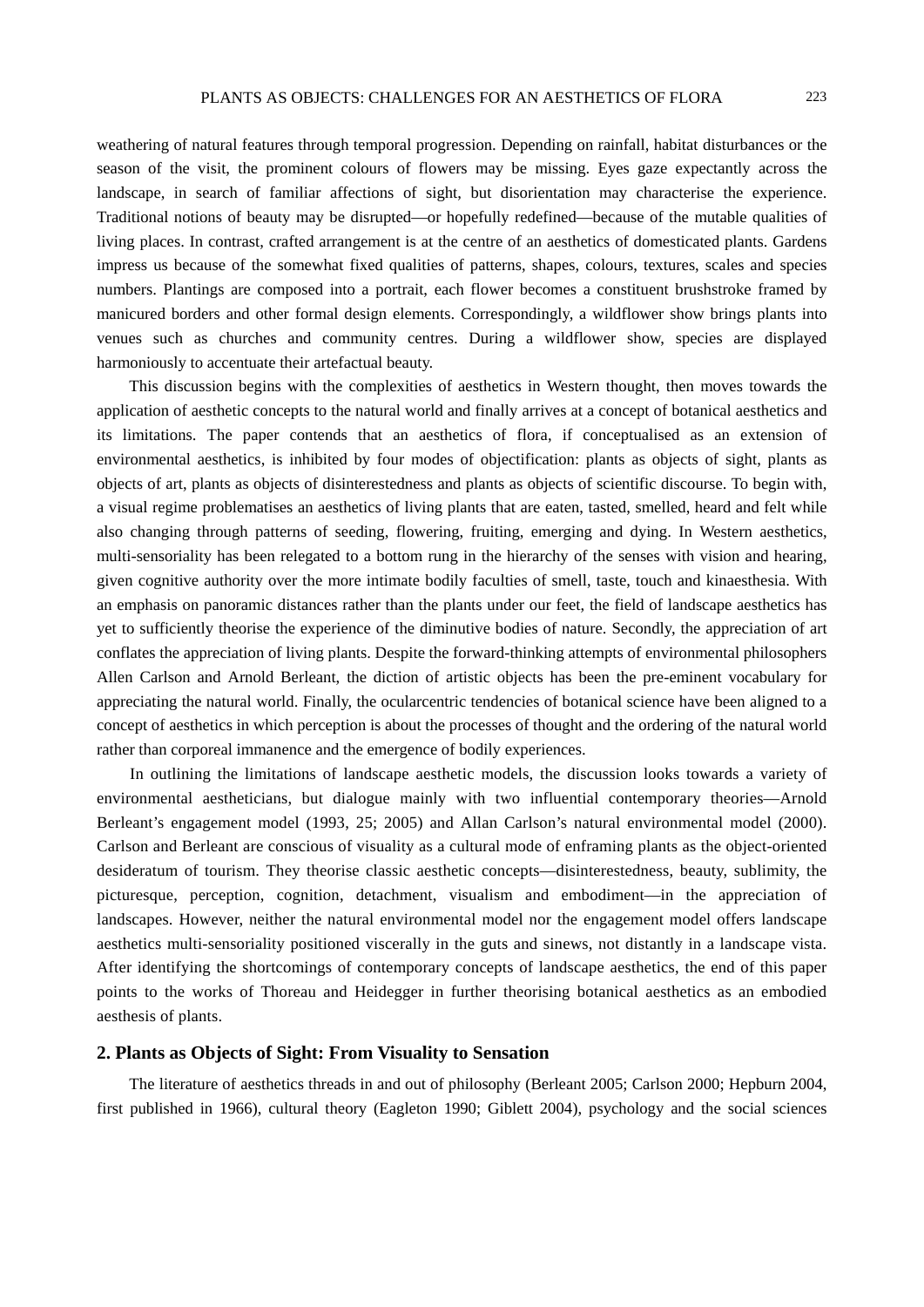(Averill, Stanat, and More 1998), anthropology (Shelton 1994), the visual and literary arts (Schroeder 2010), architecture, regional planning and urban design (Porteous 1996), and advertising and marketing (Baisya, and Das, 2008). Depending on the particular discipline from which the question of meaning is approached, there is a remarkable variety amongst definitions of aesthetics and aesthetic experience. Yet, most disciplines concur that sensory perception and the experience of pleasure are connected to aesthetics. As a mode of perceiving the world, aesthetics is concerned with human experience through sensory apprehension that becomes desirable. Averill, Stanat and More assert that "most theoreticians and laypersons agree that aesthetic experiences are in some way pleasurable or enjoyable" (154). Aesthetics, as such, is not concerned with general experience of the everyday world, but with the rarefied moments of pleasure.

As a means of analysis, aesthetics concerns the qualities that make an experience enjoyable or otherwise. Carlson defines aesthetics as "the area of philosophy that concerns our appreciation of things as they affect our senses, and especially as they affect them in a pleasing way" (*Aesthetics and the Environment* xvii). Not all experiences will be aesthetically pleasing. Some experience will affect us greatly by impressing, moving, inspiring, invigorating or captivating us. What actually counts as aesthetic experience and the varieties of sensory apprehension are the core questions of philosophical aesthetics. As a branch of aesthetics, environmental aesthetics comprises natural and cultural experiences of pleasure. Rather than environmental aesthetics, the term *landscape aesthetics* furthermore describes the perception and appreciation of living places (i.e., deserts, forests, heathlands or oceanscapes). Environmental aesthetics is an inclusive term for various theories of appreciation of built and natural environments, whereas the term *landscape aesthetics* is applicable to natural places: "Within the genus of environmental aesthetics fall a number of different species, such as the aesthetics of nature, landscape aesthetics, the aesthetics of cityscapes and urban design, and perhaps the aesthetics of architecture" (Carlson, *Aesthetics and the Environment* xx). Thus, landscape aesthetics refers to the philosophical analysis of the sensory perception of the natural world. However, this discussion will use *aesthetics of nature* when possible rather than landscape aesthetics; the development of the concept of *landscape* is linked to the picturesque as two-dimensional physiographic space rather than multi-dimensional interactive place (Cosgrove 1998).

In Western aesthetic philosophy, pleasurable experience engages vision as the primary mode of perception (Berleant 2005; Heidegger 2009, first published in 1938; Jay 1993). An aesthetics of flora would attend to pleasing visual perception of plants as artistic objects. To consider something as an object of aesthetic discourse is to assess it as optically beautiful and hence, desirable, by virtue of its surface features of grace, harmony, symmetry, smoothness and colour. Jay comments that "the distinct historical manifestations of visual experience in all its possible modes" (9) have given rise to the pre-eminence of sight and the attendant marginalisation of the other senses. An image-focused culture can pictorialise the workings of the world in the mind only insofar as it can construct an image in words. Visualism has a close functional association with language, entailing specialist vocabularies affirming the morphologies of visual pleasure (Jay 9). Specialised perception requires the development of canons of formal beauty linked to language and the exclusion of the less quantifiable bodily senses. As specialists, aesthetic appreciators demarcate the appropriateness of objects; some objects will be beautiful, whereas others deserve no special consideration. Aesthetic taste comes to imply the two-dimensional attractiveness of an artistic object as judged by an aesthetic subject. The object becomes aestheticised. A caption beneath the photo of a mountainscape refers to the limitations of images in expressing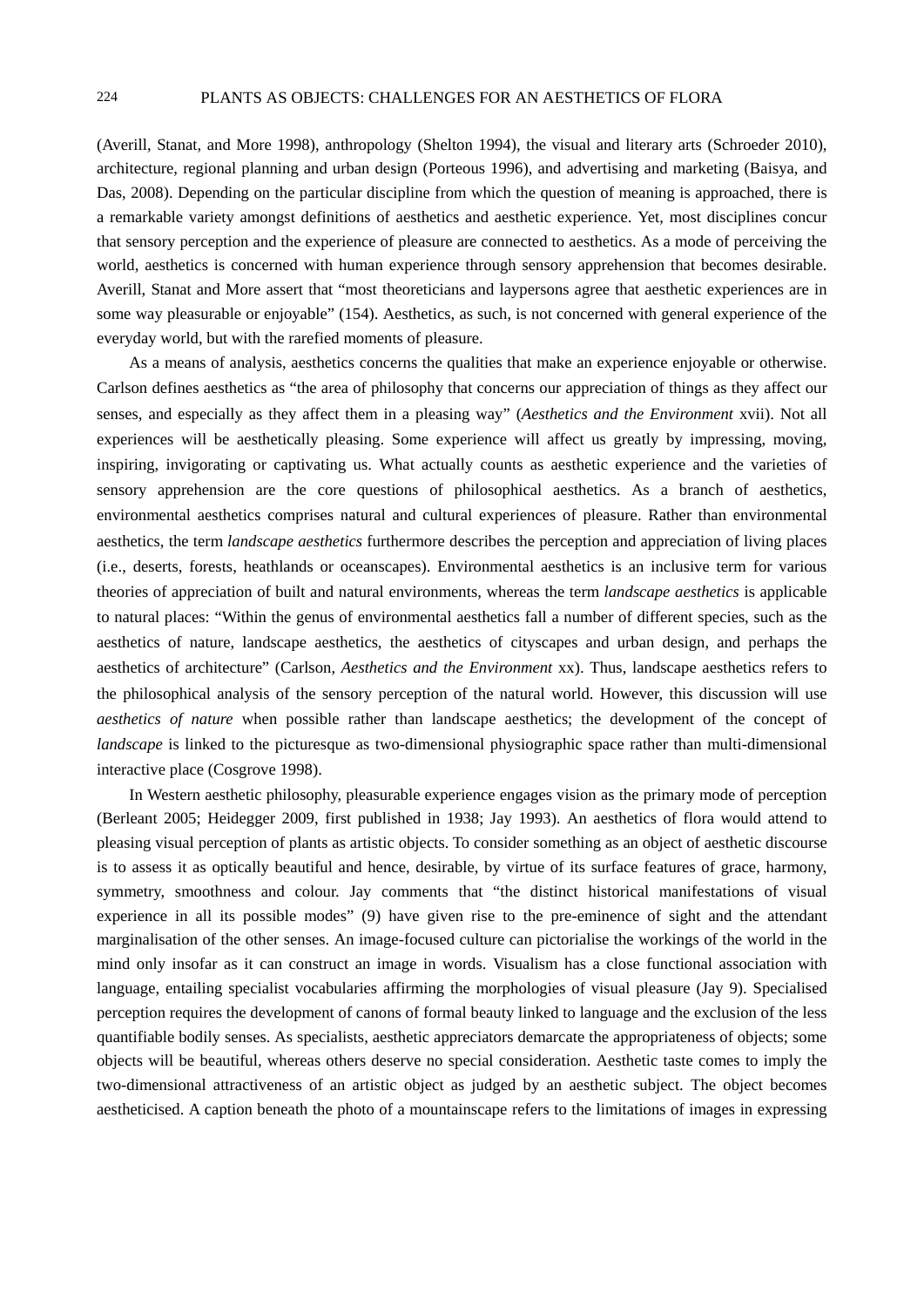the character of landscapes, summed up by Porteous as "visual aesthetics only; other senses elude representation" (40).

Whereas aesthetic perception has its locus in a perspectival point *out there*, corporeal appreciation has its hexis in bodily sensation *in here*. The framing of an aesthetic object implies a distanced mode of perception and a gap between bodies. *Aesthetics* is a neologism first proposed in 1750 by Alexander Baumgarten in *Aesthetica* (Bychkov, and Sheppard xi). The term derives from the ancient Greek *aesthesis* for open sensory perception that is multi-sensorial (visual, olfactory, gustatory, auditory and tactile) and meta-sensorial (topaesthetic and kinaesthetic). Since Baumgarten, aesthetics has evolved into a narrowing of the experience of perception towards a closing off of the object from its matrix of relations. Closed sensory perception comprises visual denomination, essentialism and resistance towards the natural world as bodily affective. As the exploration of "perceptual complexity" through corporeal immanence, *aesthesis* has been eroded from the contemporary meaning of aesthetics by the privileged role of the "aesthetic subject" in determining artistic beauty (Singer 14-15). Whereas *aesthesis* denotes broad apprehension and bodily sensation, aesthetics has come to mean the psuedo-scientific apprehension of an artistic object as "a sensible image of perfection", in Baumgarten's terms (Caygill 53). Moreover, Caygill stresses that Kantian aesthetics extracts pure forms from sensation: "Some aspects of Kant's [*Critique of Judgment*] are anticipated by Plato in *Timaeus* when he relates *aisthesis* to pleasure and pain, but this was no part of Baumgarten or Kant's concern" (Caygill 53-54). In contradistinction to aesthetics as the appreciation of objects, *open multisensoriality* would explore bodily aesthesis by engaging the "diffuse, inchoate, transient, and emotional" senses (Tuan 117).

A visual aesthetics reinforces the idea of an unknown landscape as foreign and threatening, and as a place alienated from human inhabitants and theorised into an appreciable aggregation of objects rather than a complex place of sustenance. In order to minimise the potential of harm, a landscape or plant that could be dangerous may be approached through the safety and distance afforded by sight. For all of its practical benefits, sight may inhibit participatory engagement. Porteous (31) notes that *perception* almost always refers to the intake of visual stimuli, and that the non-visual or auto-centric senses, such as smell, have been reduced both in cultural importance and perceptual significance. He goes on to differentiate between auto-centric (subject-centred) and allocentric (object-centred) senses. Vision is the primary allocentric sense and is associated with the qualities of cognition, detachment, distance and maturation, while auto-centric senses, such as hearing, smell, touch and taste, are typically physical, primitive, emotive and immediate, occurring in close proximity to the human appreciator and intrinsically expressed by children (Porteous 31). Visual appreciation requires an object of perception, whereas the auto-centric senses bring the object closer and arguably reduce or even eliminate the appreciative divide. The consumption of wattle seed requires that the seed become incorporated in the body through the processes of mastication, swallowing and digestion.

The predilection for sight in the contemporary tradition of aesthetic philosophy is acknowledged by Berleant, who opens his most recent volume on environment and aesthetics with what seems like an apology for the visualistic tendencies of the field: "Aesthetic perception is usually described in visual terms: we are given not an aesthetic of *experience* but an aesthetic of *appearance* [emphasis added]" (*Aesthetics and Environment* 3). Sight affirms cognition and thus, perception becomes intellectual in character and the appreciator, a rational subject. Berleant further argues that the Western tradition of aesthetics has privileged "sight, along with the other distance receptor, hearing, [as] the only senses traditionally admitted as legitimately aesthetic" (*Aesthetics and Environment* 3). Through an emphasis on the perception of the surface qualities of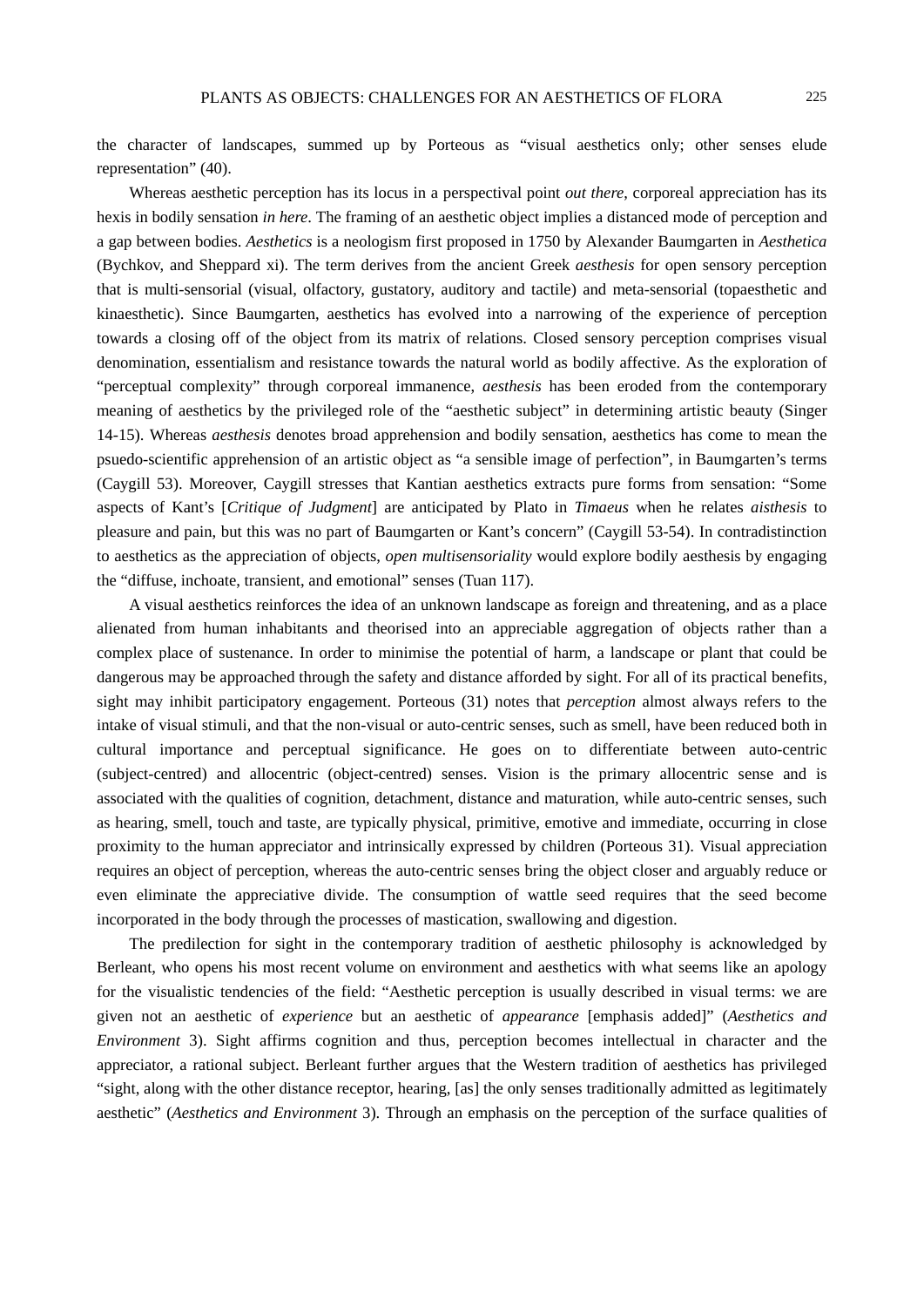landscapes, aesthetics has been a "triumph of a pure visuality, concerned solely with formal optical questions" (Jay 160). Whereas vision allows the analysis of formal qualities in a distanced landscape, the smellscape, for example, is "an enveloping, unstructured, often directionless space" (Porteous 36). Vision constructs uniformity between perceptions and a predictability of form, and balance and symmetry that enable the systematising of taxonomy. Smell and taste seem too immanent for a science of perception.

Aesthetics has been defined as an analytical field or the "science of sensory knowledge" requiring consistent visual parameters (Berleant, *Aesthetics and Environment* 3). Aesthetic judgments are made objective and communicable through the gap of perception in which reason mediates the experience of pleasure. Yet, contemporary aestheticians have endeavoured to redeem the narrowing of aesthetics into a science for privileging objects by emphasising the appreciator as the discerning subject. In response to the perennial question of what constitutes aesthetics, Stolnitz remarks that "any object at all can be apprehended aesthetically, i.e. no object is inherently unaesthetic", and that "one needs only to adopt an 'aesthetic attitude'" (83). In positing the aesthetic attitude, Stolnitz broadens the demesne of appreciation towards greater inclusivity in which aesthetics is restricted neither to specific occasions nor to privileged environments. Something is aesthetic insofar as it is judged as such by a discerning subject in a certain context, such as an art gallery, wildflower show or botanical reserve.

However, Stolnitz's concept of the aesthetic attitude privileges sight and the separative function of visual perception, reinforcing the dualisms of object and subject, consciousness and matter—thought to have reached an apotheosis in the seventeenth-century philosophy of Descartes. Stolnitz's theory posits an axis between the appreciator and the natural world through the unconstrained power of the human subject to determine perceptual merit. Inherent to the positioning of an aesthetic subject are the perceptual object and the accompanying philosophical problems of disembodiment, sensory distance and visual speculation as the tools that constitute aesthetics. Constructed by the human gaze, a perceptual object will be held as separate. What happens when the object of appreciation becomes absorbed into the viscera of bodies, collapsing the distance required to maintain power structures between an aesthetic subject and an object of art? This would be the case in the appreciation of of the quandong fruit of Western Australia, for example, through the subversive act of eating them. If perception transgresses the allocentric receptors to engage immanent sensation, has the aesthetic attitude been foiled through the (dis)integration of the aesthetic object?

### **3. Plants as Objects of Art: From Artefacts to Habitats**

The previous section attempted to connect aesthetics, as it has been theorised since Baumgarten, to the creation of a perceptual object posing the problem of distance between the appreciator and which is being appreciated. The recurring conundrum faced by landscape aesthetics is that art has been the pre-dominant framework for the enjoyment of the natural world. However, how do we experience plants outside of the appreciation of manufactured objects? Visual apprehension serves the evaluation of human-made objects, but sight alone limits the appreciation of living flora for their multi-sensoriality. Carlson (2000) suggests that the aesthetic appreciation of the natural world is made untenable when a plant or animal is separated conceptually from the human appreciator as a remote object of perception. The emphasis on visual experience of scenery, focal point specimens or wildflower imagery narrows the overall experience of flora. An embodied aesthetics of plants will not revolve around sight alone. Visual aesthetics may even degrade the cultural value of flora when plants depart from aesthetic values generated in other places.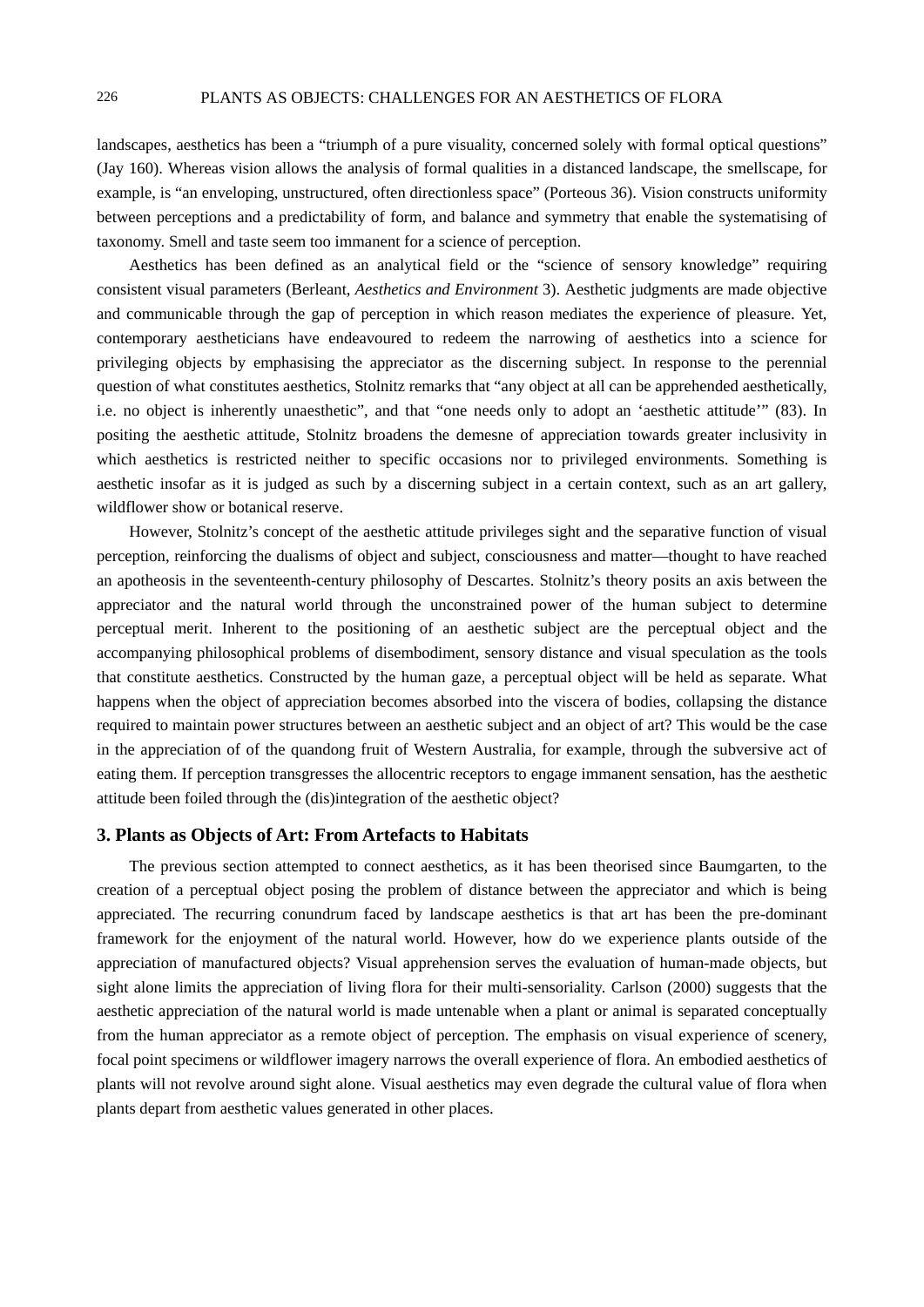In addition to visuality, the extension of art appreciation to the perception of landscapes is an impasse to the fuller disambiguation of the appreciation of art from the appreciation of nature. The artefactualisation of the natural world into a series of well-designed objects is a core issue faced by contemporary environmental aestheticians, as well as conservationists as the Lesueur Management Plan reveals. Plants *in situ* are not dead scenes but living entities forming communities with other life forms capable of alterity and becoming. A multi-sensorial aesthetics of flora disengages the appreciation of plants from the appreciation of visual artefacts. In this respect, the "non-aesthetic model of nature appreciation" argues nihilistically "that aesthetic appreciation is paradigmatically appreciation of works of art and is minimally appreciation of artifacts, of that which is human-made" (Carlson, *Aesthetics and the Environment* 8). Aesthetics, as the theory maintains, is the science of perceiving art, not the natural world. Carlson (2000) recognises that the non-aesthetic model addresses the core complication of distance of the Western tradition of aesthetics. Carlson holds that the appreciation of art and the natural world are two very different experiences, the former manufactured through the creative intent of a designer and the latter generated through ecology: "To aesthetically appreciate the natural world, we do not need to actually make it, as we make works of art; nor do we need to conceptualize it in artistic categories" (*Aesthetics and the Environment* 9).

In aesthetic philosophy, the theorising of the difference between the appreciation of art and the appreciation of the natural world has occurred concertedly in the last 45 years. Hepburn's essay "Contemporary Aesthetics and the Neglect of Natural Beauty" (2004, first published in 1966) argues for the role of multi-sensorial experience of living places in contrast to the static appreciation of objects of art. Hepburn (2004) affirms the differences between artistic pieces and living environments. Since a forest surrounds an appreciator, models of disengaged viewership are restricted. The sensation of immersion encourages interactive physical experience that brings the distant tree, stone, herb or bird into bodily proximity. The appreciating subject is incorporated into the object of appreciation through symbiotic acts of moving, eating, tasting, smelling, touching and feeling. The kino sap of the marri tree might be likened to blood rather than paint. In Southwest Australian Nyoongar culture, marri kino has been used as an antiseptic topical treatment for burns, stings and other skin wounds (Moore 1978, first published in 1884). The visual aesthetic appreciation of marri differs considerably from embodied networks of sustenance. In Hepburn's view, unlike works of art, natural objects are without frames that bound perception through defined edges. Hepburn stresses that, in contrast to fixed works of art, natural environments must be approached through change and multi-sensoriality.

Since Hepburn, one of the projects of contemporary eco-aesthetics has been to distinguish between the appreciation of artistic objects and natural environments, considering the differences of immersion, viewership and framing. The question of whether there should be one aesthetic model encompassing both art and nature or separate accounts for each is taken up by Berleant, who states that "few would deny the possibility of obtaining aesthetic satisfaction from both works of art and from nature" ("The Aesthetics of Art and Nature" 228). The *contemplative model* of aesthetic experience balkanises an object of art from its surroundings in order to project visual focus towards the object. According to Berleant (*Aesthetics and Environment* 4), the contemplative model has been axiomatic in modern aesthetics and rests upon an attitude of disinterestedness, which Stolnitz defines as "disinterested and sympathetic attention to and contemplation of any object of awareness whatever, for its own sake alone" (80). Berleant regards disinterestedness as a "doctrine of separation and distance" (*Aesthetics and Environment* 5) that creates an objectified space for ordering everything animate and inanimate within it. Liberated from practical interest or utilitarianism, a disinterested attitude ensures that aesthetics is a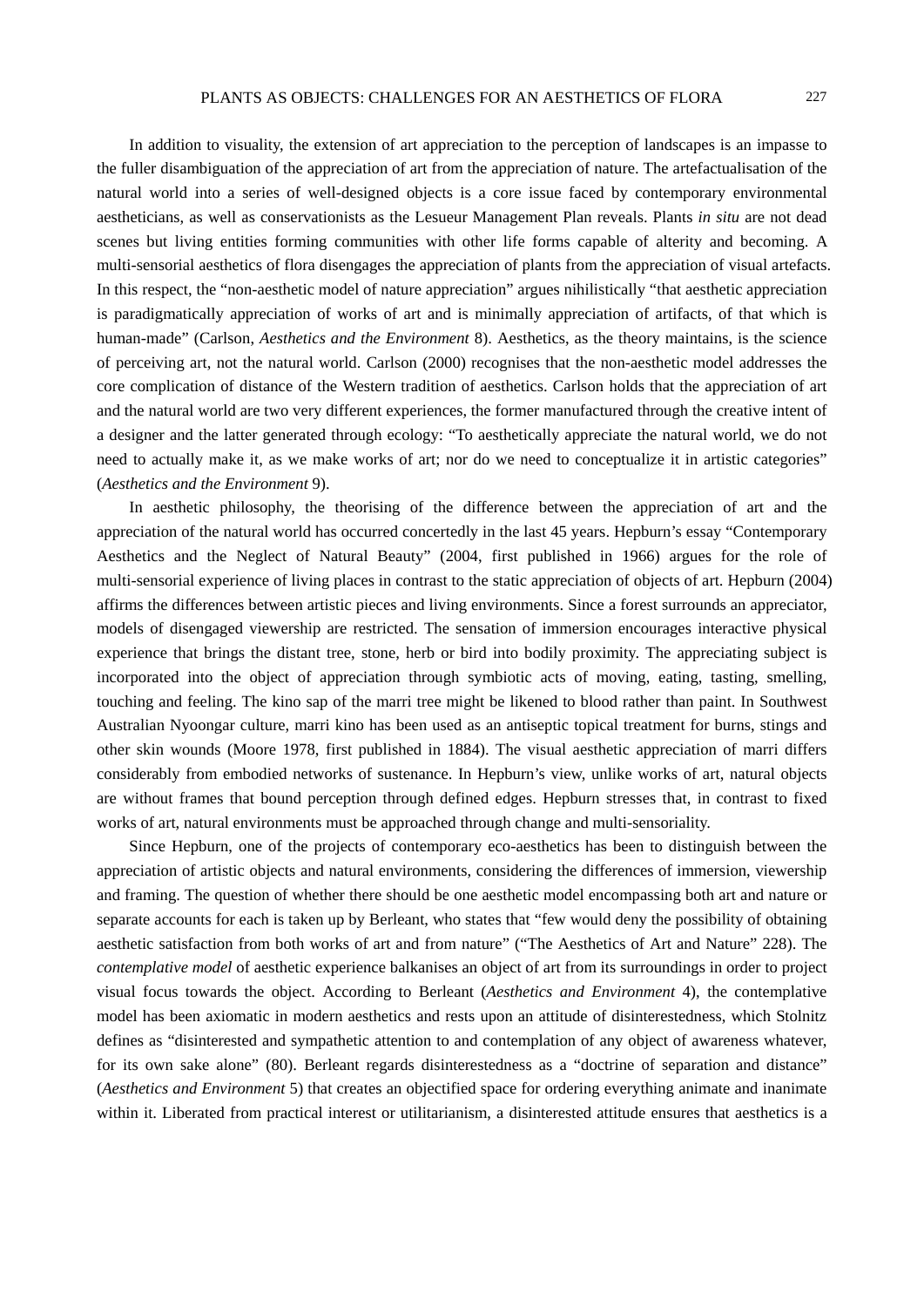product of intellectual discourse alone.

In *Art as Experience*, Dewey (1934) departed from the contemplative model of aesthetic experience to argue for experience of the living world that reduces the perceptual distance of art appreciation. Rather than a model of viewership, an *active model* or an aesthetics of pragmatism, as suggested by Dewey, envelopes appreciation of art objects in human experience: "When artistic objects are separated from both conditions of origin and operation in experience, a wall is built around them that renders almost opaque their general significance" (Dewey 3). Dewey argues that the interaction among the object of art, the appreciator and the environment reinstates "the union of sense, need, impulse and action characteristic of the live creature" (Dewey 25). An organism participates in an environment towards the creation of aesthetic experience towards perception that "is not exclusively visual but rather somatic: the body energizes space" (Berleant, *Aesthetics and Environment* 7). Whereas plants have aesthetic qualities shared by artistic objects, they lack the creative agency of the artist. Living objects retain internal creative agency linked to a web of ecological relationships. Carlson (2000) evidences a concern over the distinction between the appreciation of art and the appreciation of the natural world. Whereas a visual object of art is dimensionally fixed, typically immobile and sensorially limited, "in our aesthetic appreciation of the world at large we are confronted by, if not intimately and totally engulfed in, something that forces itself upon all our senses" (Carlson, *Aesthetics and the Environment* xviii). Carlson intimates that the world at large is temporally and spatially unbounded, defined by movement and change and well-suited to the non-visual appreciation of life through music, poetry, fiction and even food.

Despite somatic emphasis, the pragmatics of Dewey valorises art as the foundation of aesthetic experience and "the living and concrete proof that [humanity] is capable of restoring consciously" (Dewey 25) the union of the senses through experience. The *live creature* is a trope for the object of art mediated through experiential space towards greater union between an appreciator and the object. But, a live inanimate creature of art will differ inherently from a living creature in a habitat. An experience of Michelangelo's *David* might engage the conditions of the gallery, the mood of the appreciator, the journey of arriving, foreknowledge of the work of art through study and anticipatory feelings of viewing a great piece in the history of art. The statue is positioned in a gallery environment that, with the materiality of the statue itself, creates a narrow scope of aesthetic possibilities. Similarly, Andy Goldsworthy's *Neuberger Cairn*, a stone obelisk created in 2001, is part of an outdoor environment. Yet, both *David* and *Neuberger Cairn* differ in obvious ways from a plant; a statue is inorganic stone or dead organic wood, whereas a plant lives. An appreciator can neither interact bodily with a statue through exchange of life nutriment nor receive a response from the object. Plants are not static objects temporally fixed into position, such as the statue *David*. As ever-changing, self-determining and responsive organisms, plants might not fit canons of beauty based upon visual criteria. A vocabulary of art objects constrains aesthetic appreciation of plants from expanding to embodiment and multi-sensoriality.

The installations of contemporary Australian artist Gregory Pryor use physical immersion, including sound and renderings, to convey the urgency of indigenous species decline in the Southwest (for example, see Marchant, 2005). However, despite the ethic of conservation of some botanical art forms, a visual depiction will always offer less than the experience of plants in the field through phases of variability and sensuality. Berleant distinguishes between the living creature and an object or rendering by rejecting "the ethnocentric assumptions of modern Western aesthetics that restrict art and the aesthetic to carefully circumscribed objects and occasions of museums, galleries, and concert halls" (*Aesthetics and Environment* 108). As Berleant argues, aesthetic appreciation is broader than the gallery space and the viewership model, it extends to diverse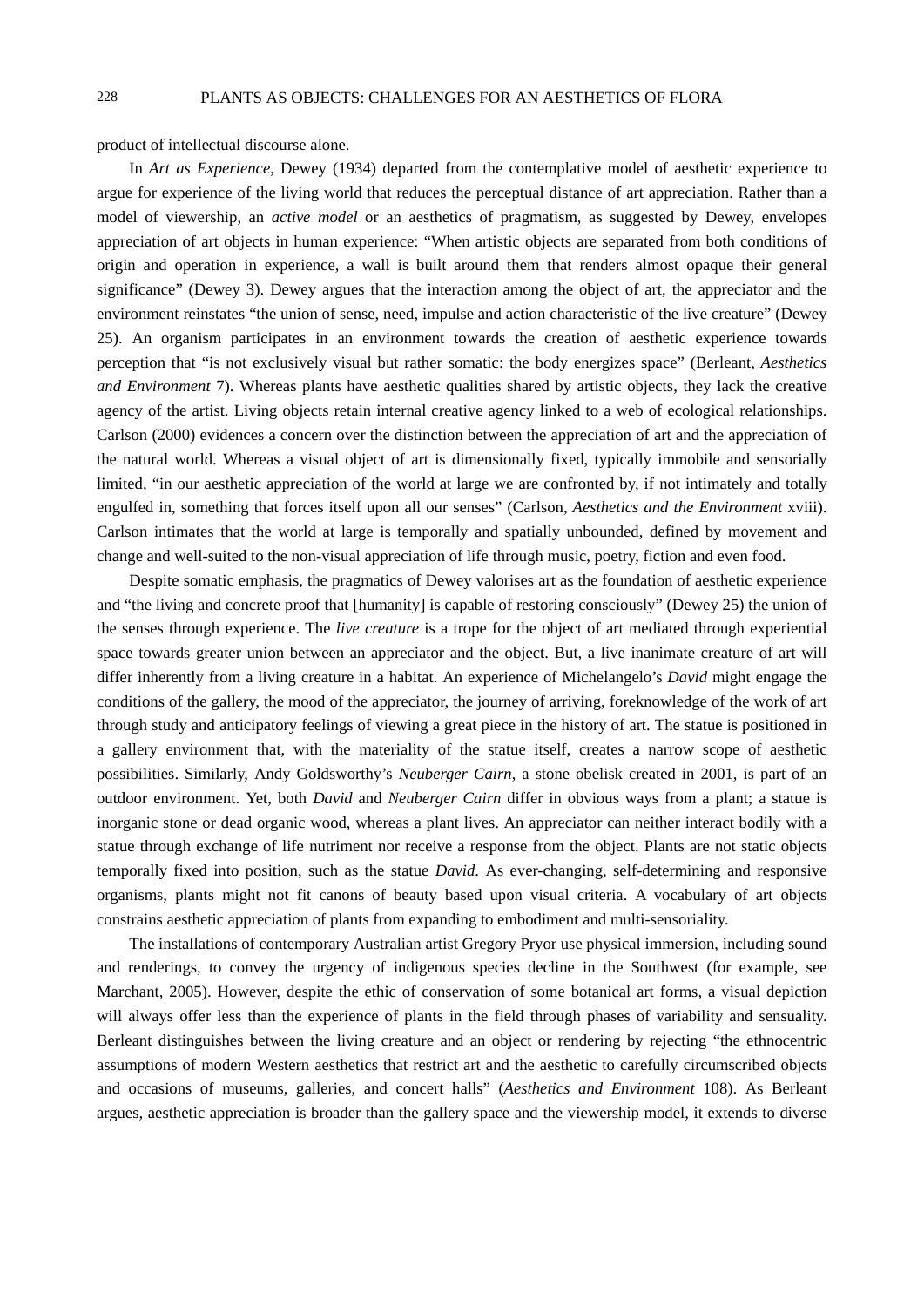environments and settings: "The occasions on which aesthetic appreciation can develop are unlimited and can involve any objects whatsoever… aesthetic involvement need not be rare or restricted" (*Aesthetics and Environment* 152). An immersive gallery space is evocative, yet mediated, whereas a living plant in the botanic field engages direct experiences. In the field, an appreciator may enter into a wide circle of associations and perceptual configurations between bodies. Two very different aesthetic experiences occur; neither the gallery space nor the botanic field substitutes adequately for the other. Indeed, the skill of the artist and the particularities of the exhibition hall may accentuate certain aesthetic qualities of a plant that go undetected by the senses alone. For instance, Pryor's renderings elicit shared congruities between the structures of different species of indigenous flora through a tableau of shadowy images.

The models of Carlson and Berleant respond to the central challenge of landscape aesthetics to distinguish between an object of artistic appreciation and a living organism. Therefore, an embodied aesthetic model of flora would respond to the tendency to construct plants as artistic objects, in which perception comprises dichotomies between visual and corporeal ways of interacting. An aesthetics of flora would need to address the scenery cult (Carlson, *Aesthetics and the Environment* 32) of picturesque detachment and the formulaic canons of beauty in which certain species of plants might be labelled inconsequential scrub. Carlson goes on to describe the scenery cult of nature as linked closely to landscape paintings and postcards in which "form-constituting elements, resultant overall form, and formal qualities such as balance, proportion, and organization are of considerable importance" (*Aesthetics and the Environment* 32). An aesthetics of plants would respond to the tendency to appreciate plants as objects of art, as well as the taxonomic perspective that posits a living plant as interchangeable with its two-dimensional architecture or creative rendering.

## **4. Plants as Objects of Disinterestedness: From Detachment to Engagement**

The previous section argued that aesthetic disinterestedness parallels the project of objective scientific knowledge about the natural world. This section examines the concept of disinterestedness as it appears in the aesthetic modes of the sublime, beautiful and picturesque. Through the perceptual gulf accorded by disinterestedness, an environment would be made to feel safe, whereas, in close proximity, it would seem hostile or repulsive. A threatening plant would endanger the body directly through noxious smell, bitter taste or stinging sensation of Prickly Moses, Hakea, Grevillea and other schelorphyllous species. Through vision, the potential danger or discomfort of the bush may be averted. Whereas the auto-centric senses bring plants into the bodily sphere, vision positions aesthetic experience distantly in a perspectival point. Disinterested appreciation of plants is unhinged by the facts that we eat, drink, smell, taste, touch, consume and wear plants regularly, as suburban dwellers or homesteaders. In his disputatious account of the origin of aesthetics, Robert Dixon (80) maintains that the term "aesthetics" is a corruption *aesthesis* for "sensible". The invocation of aesthetic taste splits perception and cognition, and bodily senses and intellectual reason. Sense has come to denote cognitive recognition in which rationality is sense. In Dixon's view, the ancient Greek notion of sensibility, in contrast, embeds reason in sense experience. In other words, aesthetics before Baumgarten marked the attainment of knowledge through the auto**-**centric bodily senses, rather than through the allocentric senses entirely. Dixon maintains that aesthetics, as it has been theorised since its inception, "signals a great philosophical crime, an expulsion of the carnal body from the garden of knowledge" (80).

Contemporary environmental aestheticians return multi-sensoriality to aesthetics through critiques of the role of disinterestedness in the sublime, picturesque and beautiful. Whereas the beautiful is the appreciation of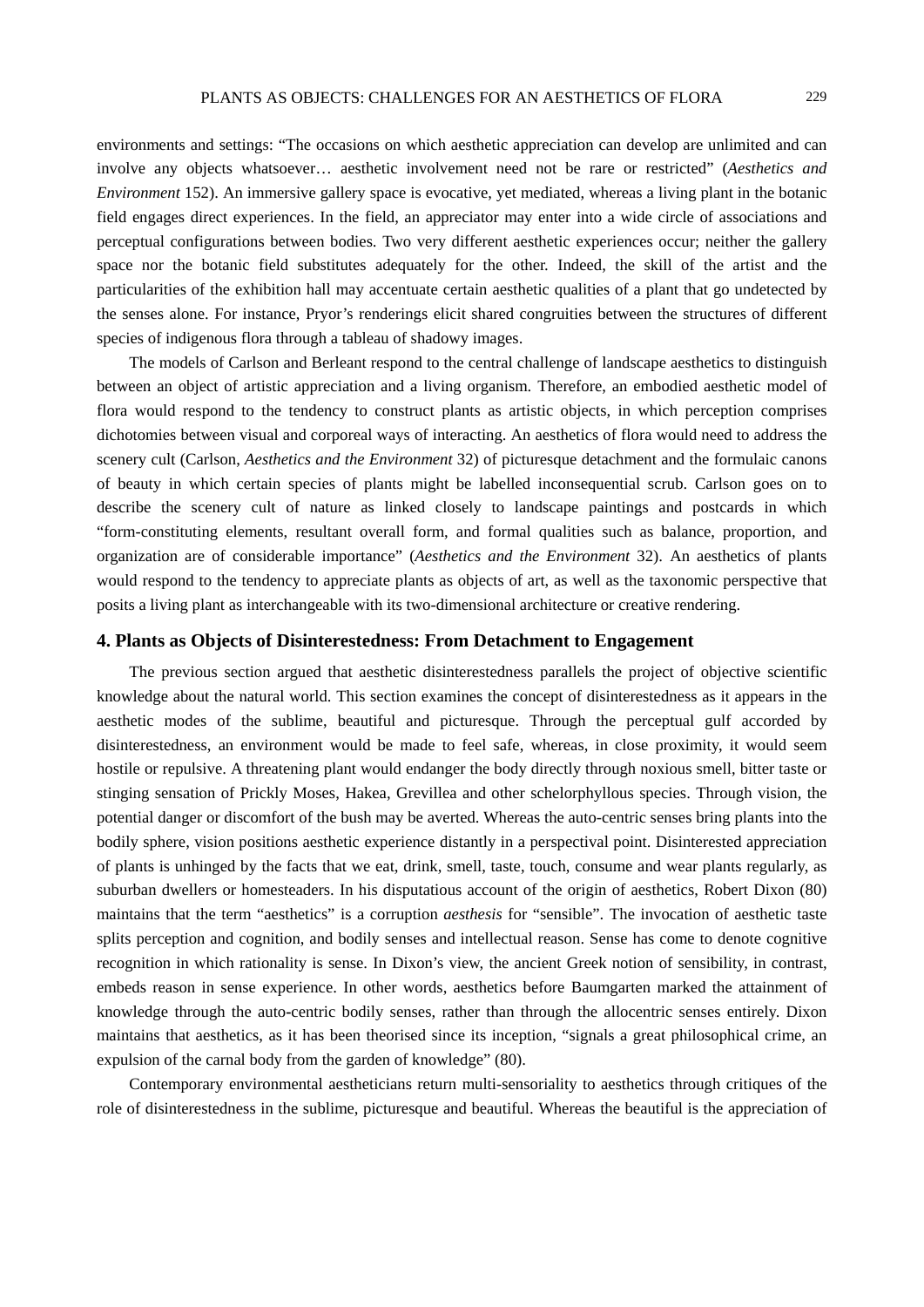# 230 PLANTS AS OBJECTS: CHALLENGES FOR AN AESTHETICS OF FLORA

the form of human-scale objects, the sublime involves places or objects of formless magnitude, height and volume. The sublime is contingent on disinterestedness to create a perceptual chasm between the appreciator and the appreciated which is bridged by reason. In the 18th century, Edmund Burke (1990, first published in 1756) propounded aesthetic ideas in *Philosophical Enquiry into the Origin of Our Ideas of the Sublime and Beautiful* that associate the sublime with terror and awe as bodily sensations invoked by the inability of vision to frame the scene. Kant (1974, first published in 1798) distinguishes between the beautiful as pleasure evoked through well-formed objects and the sublime as pleasure and pain experienced through the immensity of formless objects. Expanding Burke's concept, Kant deepened the sublime through two phases. Firstly, pleasurable experience of the sublime depends on the ability of reason to comprehend size or force where that formlessness eludes the sensory faculties. Secondly, the distance between the appreciator and the sublime object transmutes the initial experience of terror into comfortable pleasure. The Kantian notion of the sublime depends on the intellectual conversion of terror into pleasure through rationalising the experience of perceptual unboundedness. As Kant argues, where vision fails to frame the natural object as the beautiful, the faculty of reason modulates the experience of sensory overwhelm. In this regard, Kant distinguishes between the mathematical and dynamical sublime in order to argue for the power of reason over the natural world (*The Critique of Judgment* 71). The former is invoked if the subject is overwhelmed by physical magnitude, whereas the latter occurs if one is overwhelmed by force, but both forms entail a mastery of the natural world through the mind—an aesthetic project well-aligned to classical science.

A sublime experience of flora may occur in an old growth karri forest or on an open *kwongan* heathland plain. In both of these instances, scale and size affect the appreciator firstly with terror, pain, disorientation and anxiety. These botanical habitats may overwhelm an individual through their potential to overpower reason, but ultimately the intellect reigns. The sublime figures into the engagement and natural environmental models. For Carlson (2000), the sublime is characterised by disinterestedness, which excludes from aesthetic experience a range of economic, moral and personal investments, including bodily needs. Carlson (2000) links disinterestedness to both the sublime and scientific objectification, both of which have the power to subdue physically threatening places. In contrast, Berleant asserts that the sublime marks the movement of the aesthetics of nature away from the appreciation of artistic objects through "the capacity of the natural world to act on so monumental a scale as to exceed our powers of framing and control, and to produce in their place a sense of overwhelming magnitude and awe" ("The Aesthetics of Art and Nature" 234). For Berleant, the sublime is the hallmark of an aesthetics of nature, because it signifies the impossibility of disinterested contemplation of the natural world through the "experience of continuity, assimilation, and engagement" ("The Aesthetics of Art and Nature" 235). For Carlson, disinterested contemplation is central to the sublime, whereas for Berleant, the sublime undermines disinterested appreciation of nature.

As another mode of aesthetics, the picturesque theorised by William Gilpin (1786) describes the painterly qualities of a scene. The term "picturesque" literally translates to "picture-like" and aims to distil the natural world into artistic frames governed by the ideals of landscape painting and imagistic poetry (Carlson, *Aesthetics and the Environment* 4). The beautiful depends on smoothness and symmetry for creating the experience of pleasure, whilst the sublime entails slippage between discomfort and pleasure as moderated by reason. The picturesque, however, may be defined by the contrasts of roughness, irregularity and abrupt variation against the smoothness of background elements such as the placid surface of a lake (Brady 40). The picturesque has as its basis the empiricist thinking of early eighteenth-century British aestheticians who maintained that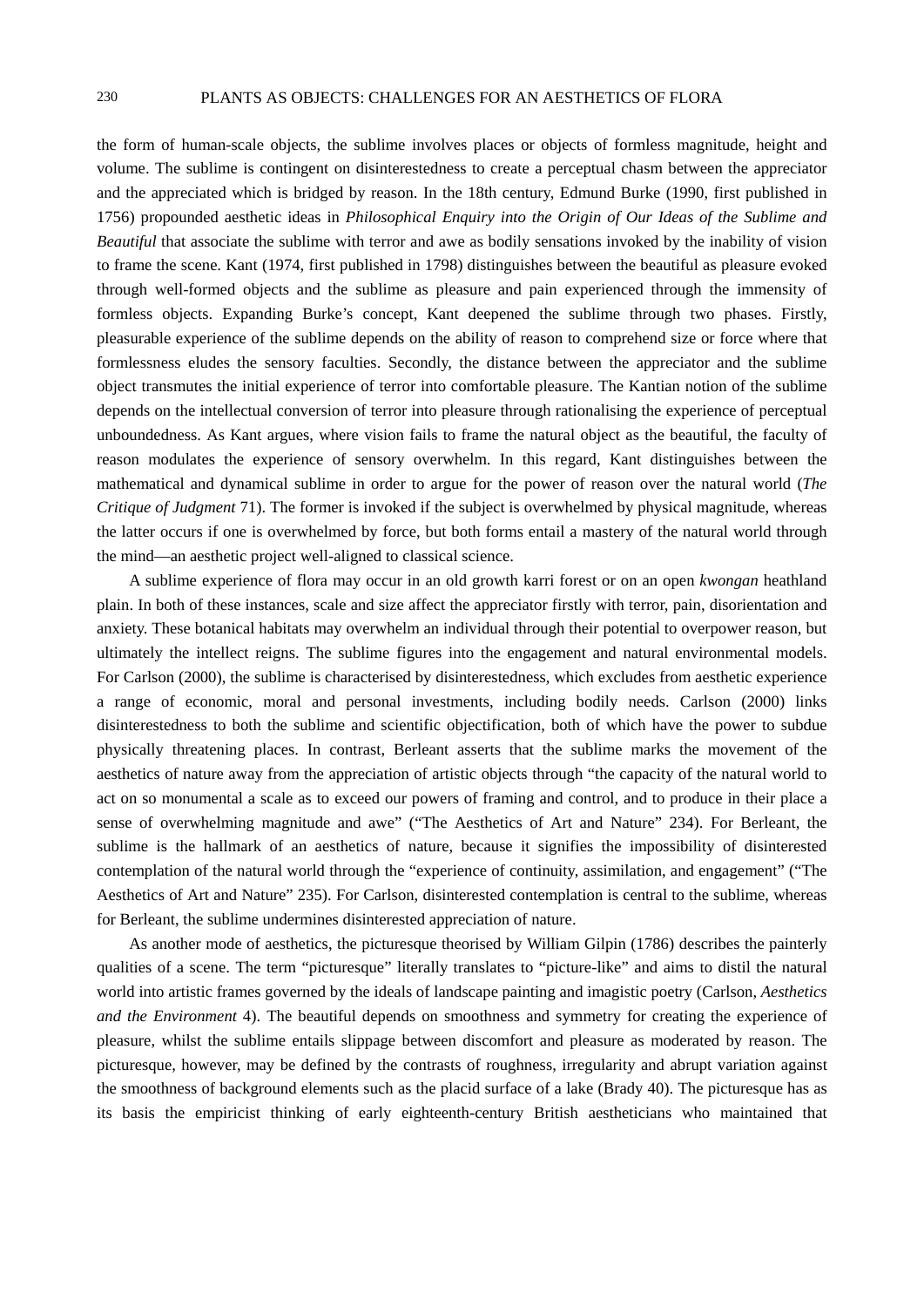landscapes that resemble works of art are most appealing (Carlson 2000). Desirable works of nature are composed to dramatise the assemblage of pictorial elements. The picturesque mode is inherent to most forms of nature tourism and its affiliated desiderata of photos, postcards, brochures and web pages (Andrews 1989; Urry 2002). The picturesque is also identified with panoramic prospects or scenic outlooks that are visually distanced ways of appreciating—and indeed formulating—landscapes.

The picturesque, sublime and beautiful, as Rod Giblett argues, are the three philosophically valid aesthetic modes in which the remote senses are activated (*Postmodern Wetlands* 48). A sublime experience of flora would entail the fearful, yet pleasurable, sensation of being engulfed in a looming karri forest or isolated on a vast sprawling *kwongan* plain. The sublime exceeds the sense faculties, leaving reason to accept our position within enormity or below monumentality. Giblett observes the perceptual differences between these three aesthetic modes: "The sublime is evoked by looking up at monumental, formless, phallic and patriarchal object… the beautiful involves looking down at small, well-formed, feminine objects lying before one; the picturesque entails looking out across feminised pleasing prospects" (*Postmodern Wetlands* 56). A discrete natural object may become an artistic object, whereas a landscape prospect is framed pictorially as the picturesque. Along the Southern Ocean through the Fitzgerald River National Park in Western Australia, sublime experience of flora comprises the expansiveness of the prospects and the tumult of the sea. Encountering the drooping red flower of the Qualup Bell, we experience an aesthetics of the beautiful through the perception of a well-formed blossom.

The uncanny confounds the visuality of the beautiful, picturesque and sublime by injecting the resonance of which lingers, and the unseen perceptibility of smell—after-taste, drifting, and unlocalised odour (Giblett 1996; 2004). Whereas the beautiful and picturesque are pleasing visual modes and the sublime entails physical unease converted into intellectual mastery, the uncanny engages the immediacy of smell. Walking in the Fitzgerald River National Park, the odour of a rotting flower evokes the uncanny, especially, if the source of the smell is not visibly identifiable. The uncanny may be displeasurable experience that contradicts visually pleasing categories (Sibley 2001). Uncanny or displeasurable experience may transmute into pleasurable or beautiful perception as plants undergo changes over seasons or lifespans. A beautiful Qualup Bell flower will have an uncanny post-flowering phase in which it decays back to the earth. Enrapturing perfume decomposes to pungent detritus, which engenders the possibility of the flower again. Alterity points to the fluidity of aesthetic experience, shifting between modes of perception comprising these kinds of changes through the seasons.

The uncanny is significant in relation to Berleant's model of engagement. The beautiful, sublime and picturesque occur through disinterestedness in order to achieve bodily separation between an appreciator and nature. However, the uncanny engages the sense of smell and confounds sight. Passing the rotting Qualup Bell flower, we search for the source of the nauseating stench. Smell eludes visual depiction. Berleant calls, not for disinterested contemplation, but for an aesthetics of engagement, "a sensory immersion in the natural world that reaches the still uncommon experience of unity" ("The Aesthetics of Art and Nature" 237). Participatory engagement responds to the aesthetics of the beautiful, picturesque and sublime based upon discreteness and order, symmetry and regularity. Berleant broadens the aesthetic character of natural places beyond that which is visually validated: "The attraction of a spreading patch of bunchberry or a stand of wild columbine on the forest floor [lies in its] color, shape, poignant simplicity, delicacy and, as much as any anything, its gratuitousness and profusion" ("The Aesthetics of Art and Nature" 237). According to Carlson, the engagement model emphasises "the contextual dimensions of nature and our multi-sensory experience of it… in an attempt to obliterate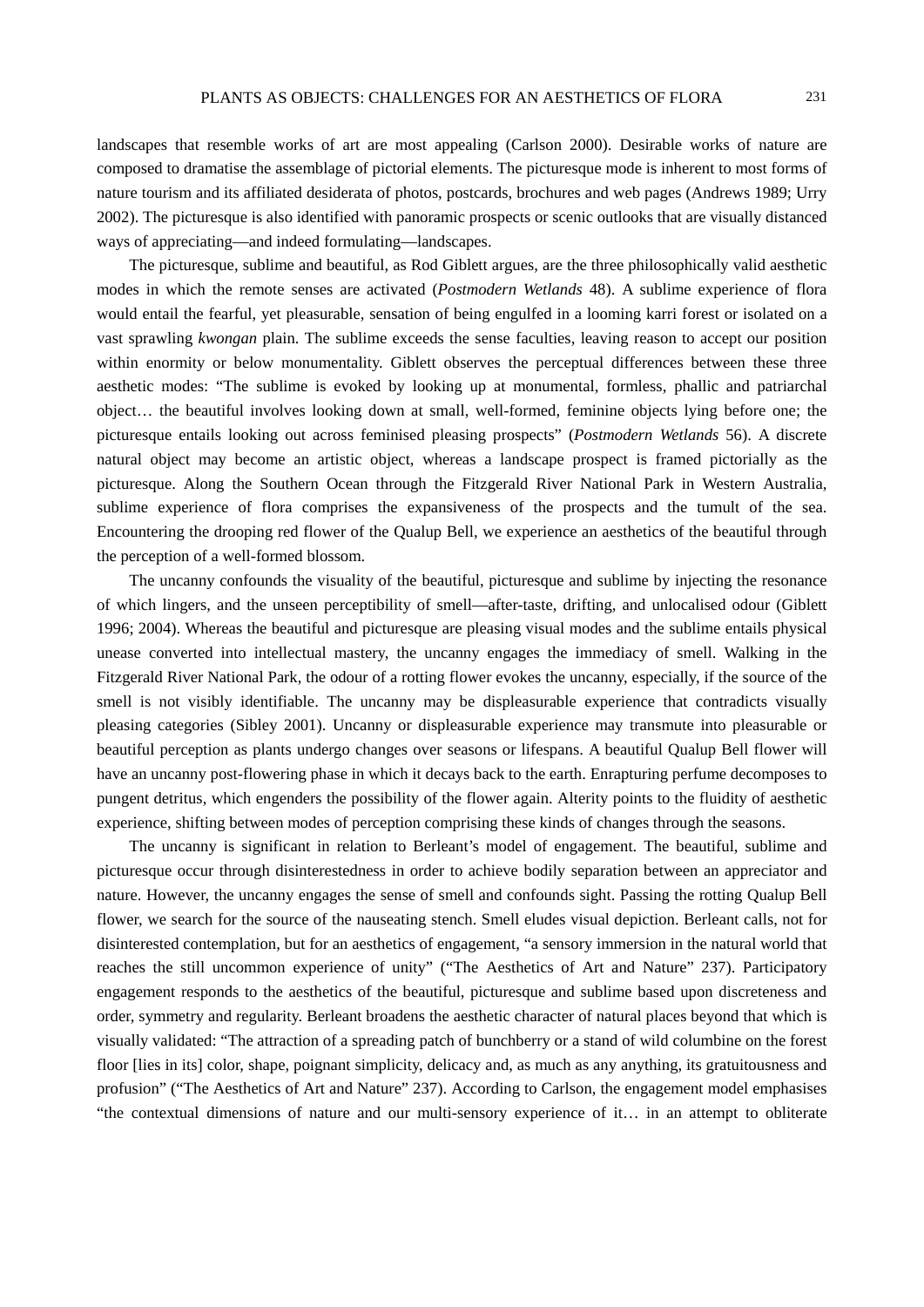traditional dichotomies such as subject and object, and ultimately to reduce to as small a degree as possible the distance between ourselves and nature" (*Aesthetics and the Environment* 6). To some extent, an engagement aesthetics involves the absorption of the appreciated into the appreciator.

Despite its emphasis on multi-sensorial experience, an aesthetics of engagement is unclear about how it would engage the non-visual senses in the appreciation of flora. The attraction of a spreading patch of bunchberry lies furthermore in its promise of edibility, the subtle fragrance of flowers or the sounds of ice flakes on bunchberry leaves. Berleant goes on to advocate "an aesthetics of engagement [that] encompasses both art and nature" (*Aesthetics and Environment* 241), aligning nature and art again even though works of art are dead while nature is living. Objects of art cannot be tasted, smelled, heard or sometimes cannot even be touched although contemporary participatory art may attempt to engage a viewer in multi-sensorial ways (Almenberg 2010). By encompassing the appreciation of nature and of art within an aesthetic of engagement, Berleant marginalises the immanence of living creatures in distinction to the mediated experience of artistic objects. The essential difference will always make the appreciation of art different from the appreciation of nature: Art aesthetics is the experience of inanimate objects, whereas nature aesthetics is the appreciation of life. Through an aesthetics of engagement, a plant becomes an object of artistic discourse in which visual attributes supersede embodied experiences. Although Berleant challenges disinterestedness, his model provides uncertain ground for a corporeal aesthetics of plants.

# **5. Plants as Objects of Scientific Discourse: From Reason to Embodiment**

With emphasis on multi-sensorial experience, the engagement model responds to the "dichotomising metaphysics" subtending the aesthetics of art and nature since the 18th century (Berleant, *Aesthetics and Environment* 152). The epistemological differences between cognitive and non-cognitive ways of appreciating the world pose another issue confronted by contemporary aesthetic models of landscape. The debate stems back to Kant (Kant 1974, first published in 1798) who trifurcated perception into the senses, reason and imagination. Through the principle of *sensus communis*, Kant argued that recollection or imagination are not appropriate foundations for an aesthetics because they do not allow the standard of communicability between individual appreciators that a science of perception does (Brady 2003). Hence, a Kantian view of aesthetics aligns sense experience to the intellect. Challenging the precedence given to science in apprehending the environment, contemporary environmental aestheticians argue for the non-cognitive faculties in aesthetic experience (Hepburn 2004, first published in 1966).

The cognitive debate in contemporary landscape aesthetic theory reinforces destabilising Cartesian fragmentations between knowledge and intuition, bodily experience and intellect in the appreciation of plants. In Berleant's engagement model, aesthetic experience occurs through interaction between all modes of perception. For instance, the ecology of the Qualup Bell, along with its colour and the tactile memory of its stiff leaves, the stories of Nyoongar and colonial European histories which surround it, and imaginative recollection of a trip to the Fitzgerald River alchemise to produce a syncretic aesthetic of engagement with the plant. Scientific understanding is the preeminent epistemological model for knowing plants, but it does not substantiate direct and multi-sensorial experience. The episodic movement of aesthetic experience involves splicings, interruptions and punctuations between cognitive and non-cognitive faculties of perception. Science may instead complement the non-cognitive faculties, augmenting sensorial engagement towards aesthetic narrative streams.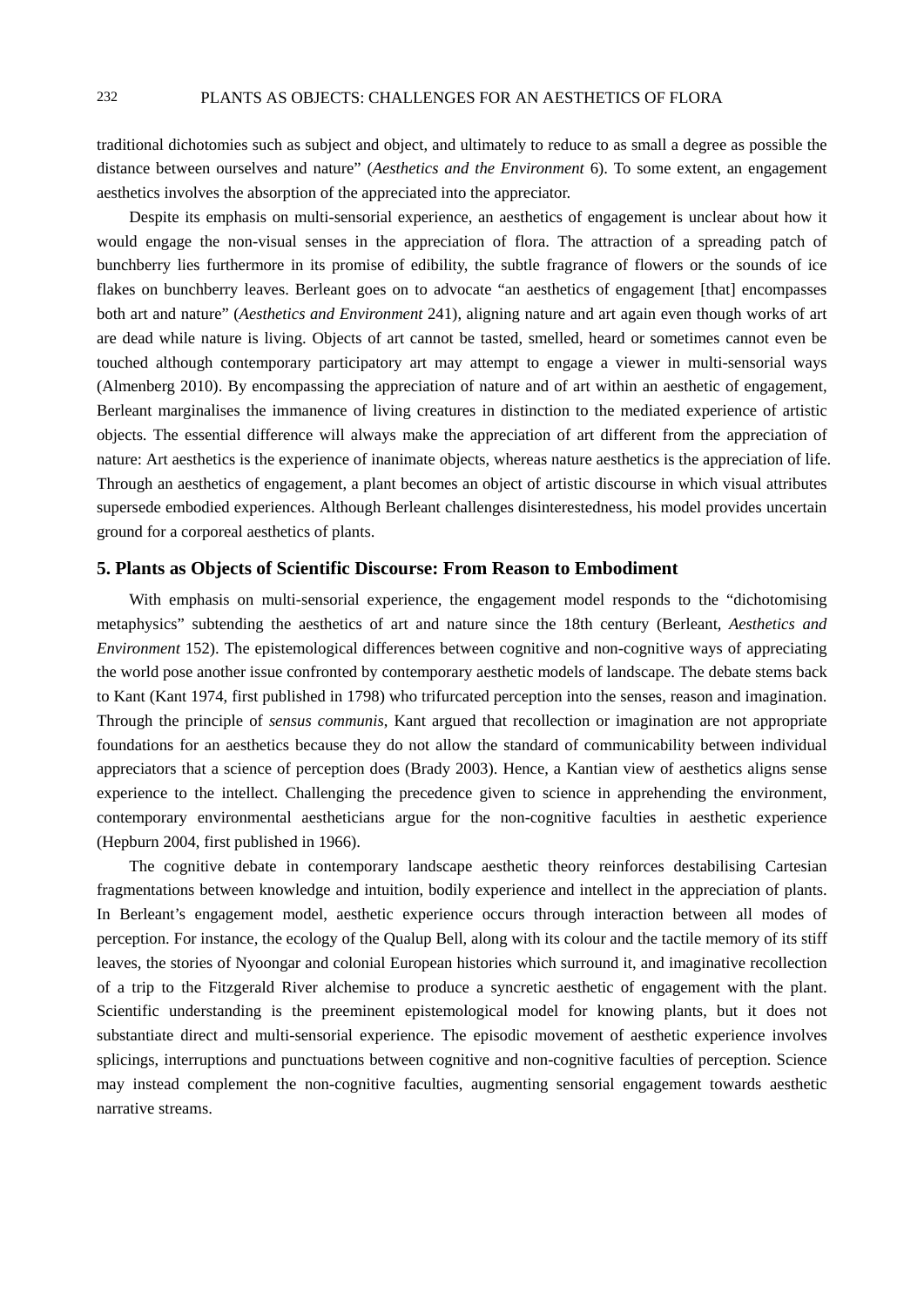The relationship between scientific knowledge of plants and their appreciation is emphasised by Carlson's natural environmental model of environmental aesthetics. However, Carlson's model inherits the sublime tradition of Kant in which the validity of bodily sensation is judged by reason. For Carlson, science is sufficient for an aesthetics of the natural world because rational knowledge dispels inappropriate aesthetic judgments: "When we cast the conceptual net of common-sense and scientific understanding over nature we do enough to it to make possible its aesthetic appreciation" (Carlson, *Aesthetics and the Environment* 9). Casting a conceptual net involves capturing, which subjugates by conceptualising something into pieces. Carlson (2000) is concerned with the distinction between the *designed object* of art and the *ordered object* of nature and the particular narrative that informs the natural world. In order to distinguish the aesthetics of nature from art appreciation, cognitive theorists argue that natural science comprises the appropriate structures for appreciating the natural world (Carlson 1993; 2000). The natural environmental model asserts that the natural sciences enable a distinction between the designed object of art and the ordered object of nature. Whereas the designed object of art appreciation can exist on its own, an ordered object, such as a rock or plant, does not stand apart from its story of creation (Carlson 1993; 2000). Through scientific understanding of nature, the model governs multi-sensorial experience to avoid distorting the "objects for what they are and… the properties they have" (Carlson, "Appreciating Art" 219).

The natural environmental model requires the probity of aesthetic experience and the narrative of taxonomic botany in the appreciation of plants. For instance, the appreciation of Patterson's Curse, an aggressive purple-flowered exotic plant in the Southwest of Western Australia, would be constrained by the understanding of its growth habits and its tendency to displace indigenous species. Similarly, Carlson approaches an aesthetics of wildflowers with the example of knowing the science of diminutive plants of an alpine meadow. Understanding that the flora of the meadow adapts and survives according to the limitations of an intense high altitude climate, the appreciator is less inclined "to overlook miniature wild flowers" (Carlson, *Aesthetics and the Environment* xix-xx). This aspect of the natural environmental model is especially pertinent to the aesthetics of Western Australian plants, which often contradict expectations of floral form, colour and behaviour inherited from Europe. Botanical knowledge of plants may augment their appreciation, instilling admiration that stimulates physical engagement with plants over time. Knowing the colonial history of a plant, such as the Western Australian zamia palm, can entice an enthusiast into the field to locate the plant, even if it is out of flower. Someone in the field could then attune to the species, taking note of each time he or she encounters it and perhaps planning future occasions to visit it—an approach perfected by the American Henry David Thoreau in his field studies of flora.

However, the main difficulty with the natural environmental model is its basis in science rather than the body. Science relies on the visual denomination of living forms through a mode of disinterested detachment, despite scholars of science, such as Felix Driver (2004), who argue for the corporeal production of scientific knowledge. Sensation is traditionally excluded from scientific discourse for its variability and subjective character. Recalling the scepticism of Thoreau observing science as the grub "nestled in the very germ of the fruit" (242), a multi-sensorial aesthetics of plants would reinstate the value of bodily knowing over objectivism. Thoreau's healthy scepticism is a model here: "Let us not underrate the value of a fact; it will one day flower in a truth" (qtd. in Walls 40). Indeed, Thoreau's experience of plants transgresses the paradigms of art appreciation and scientific knowledge through the acts within bodily space, not disinterested space. Closely related to Thoreau's position on science is Heidegger's challenging of objectivist paradigms through the concept of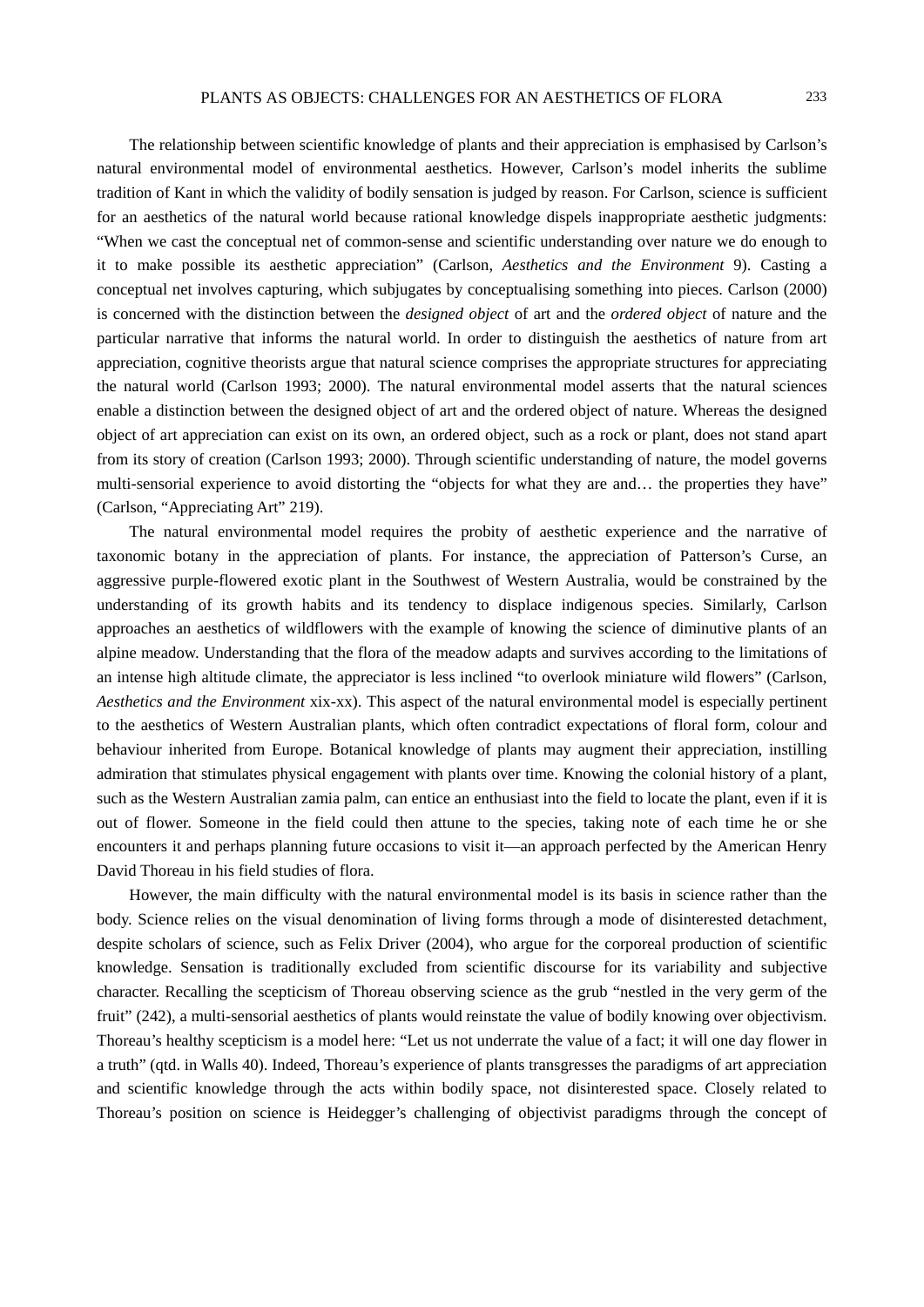*Ge-stell* or enframement, linking visual apprehension to technological domination (Heidegger 1977).

#### **6. The Problems of Union**

An embodied aesthetics of flora, which encourages and engages the many senses with respect to plants, raises important philosophical questions about human experience of the natural world. As this paper has stressed, the visual paradigm of appreciation is inherent to conservation management practices at vital places of botanical heritage in Western Australia such as Lesueur National Park. The natural world, as such, is posited as a source of visual enjoyment and an object of ocular pleasure. Conversely, the non-pleasurable visual and non-visual aspects of the flora tend to be excised out of an aesthetics regrettably. *Distance*, afforded by sight, sustains *desirability* and *controllability* in these instances. However, an aesthetics of nature incorporating the active tenses of tasting, smelling and touching puts an appreciator in auto-centric proximity to living plants. In such instances, sense immanence fosters more complex, perhaps more intense, and certainly less rationalistically cohesive appreciation through the intricacies of physical contact. The smells of plants, for instance, can produce all-enveloping sense immediacies that confound the orderliness of visual perspectives.

Yet, why should proximity and possible union between an appreciator and the appreciated be of concern? Does closeness and intermeshing axiomatically enhance the pleasure of aesthetic experience? Before attempting to broach these questions, it is instructive to consider a Heideggerean perspective of union as intimacy that "obtains only where the intimate—world and thing—divides itself cleanly and remains separated. In the midst of the two, in the between of world and thing, in their *inter*, division prevails: a *dif-ference*" (Heidegger, *Poetry, Language, Thought* 199). Union implies the difficulties of identity loss. Heidegger's notion, in contrast, suggests intersubjective intimacy—a dialogic continuum between subject and object in which each moulds the other through continual sense reciprocity: "I consume the quandong fruit"; "I walk away"; "I spit out the pit"; a new quandong grows in a new place, providing an array of sense experiences for myself and others, human and non-human. The quandong affords sweetness, piquancy and sustenance through its substance that enters "my" body and is assimilated into "my" flesh; the nut remains a *dif-ference*, a symbol of the prevailing separation through which the world proliferates, through which ecological processes happen and through which seeds disperse.

This kind of intersubjectivity holds promise to make experience more beneficial and more pleasant than detached contemplation of forms and colours. As this paper has been arguing, visual distance offers only a narrow scope of aesthetic possibilities. Bodily intermeshing, represented by the act of eating the quandong, brings about a new set of aesthetic connotations. The pleasure of eating the quandong enhances the experience of seeing the ruddiness of the fruit. Importantly, however, multi-sensorial appreciation of flora is not axiomatically more beneficial in all instances. Some plants will be repulsive to taste, but pleasing to touch; or their leaves might be drastically toxic and their flowers highly nutritious and delicious. Furthermore, the fruits might be dangerous and unpalatable at certain times of a year or when not processed beforehand. For example, the Zamia Palm of Western Australia produces a sustaining nut that has been a staple food for Aboriginal peoples for thousands of years. Yet, the nuts need to be detoxified by time-tested practices before consumption. Otherwise, potentially fatal poisoning, known since the settler era as the Zamia staggers, will take effect. The proximity necessitated by multi-sensoriality needs to be guided and moderated by traditional or scientific knowledge in these examples, but not made contingent upon cognitive foreknowledge, as boasted by Carlson's natural environmental model. The abolition of distance can contribute to aesthetic experience, not in simple, fixed or absolute terms, but rather in complex ecological ways.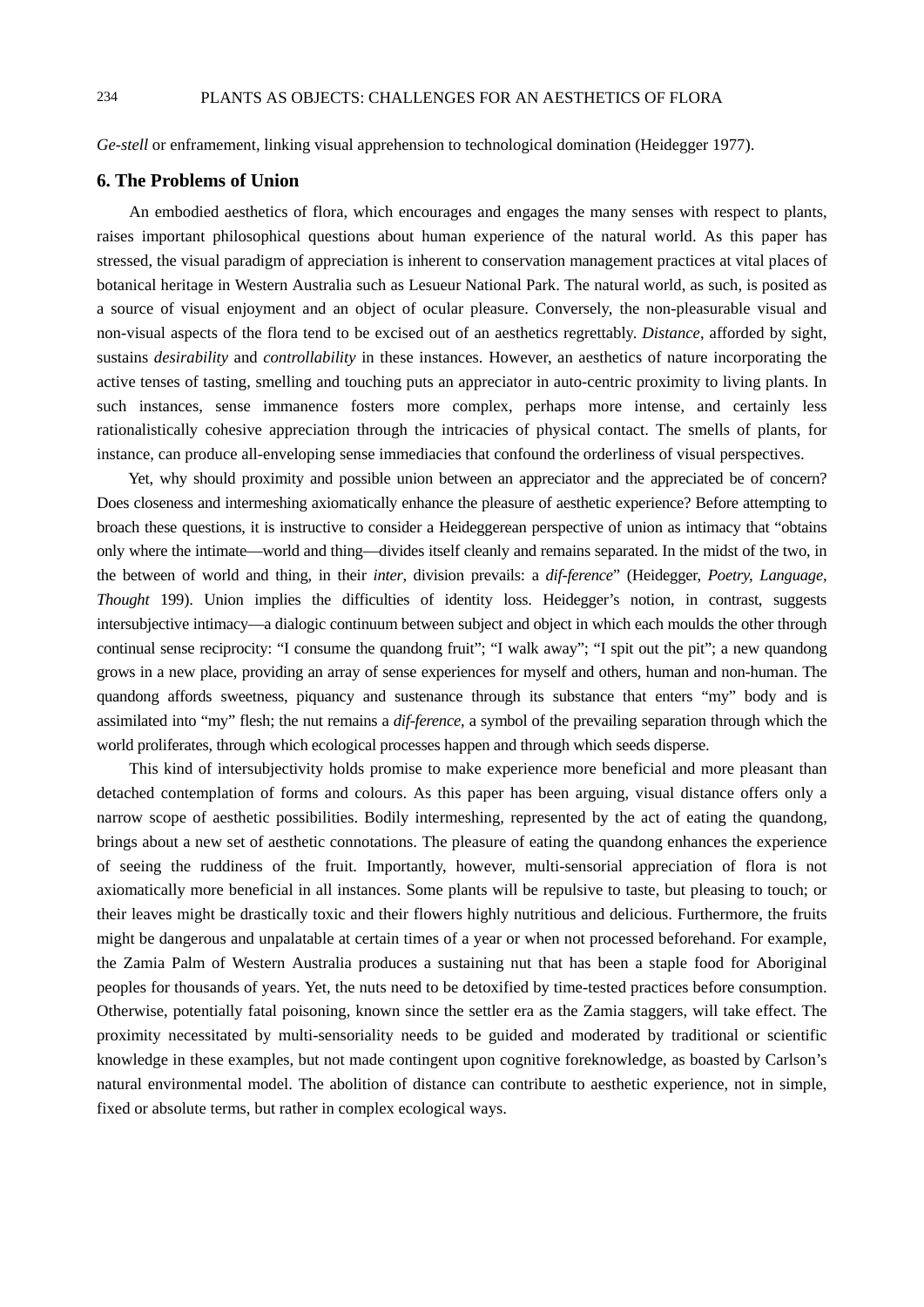Most importantly, the decline of distance and a return to corporeal appreciation contribute to the exploration of aesthetics as sensation rather than disinterested speculation. As such, broadened sense experience opens aesthetics to greater engagement with the natural world through somatic acts of tasting, touching and smelling. Rather than being set in opposition, both the allocentric and the auto-centric senses enhance experience synergistically. In such a context, the Lesueur Management Plan, alluded to in the beginning of the paper, would consider human bodily interactions with flora. How can the aromas of wildflowers during the spring be taken into account? Educational tours into the park might introduce intimate moments of tasting, touching and smelling, squatting down beside and looking closely at wild plants as modes for enhancing appreciation.

Rather than *union* or *symbiosis* in which the appreciator and the appreciated dissolve into an untenable whole, this paper has chosen to describe proximity as *intersubjectivity* in which both entities retain autonomy yet interweave through sense extensions and entwinements. Indeed, problems can emerge and can interfere with aesthetic enjoyment when all the senses are activated. The poisonous Zamia Palm nut was consumed by explorers of Western Australia, often with disastrous consequences, yet it was relished by Aboriginal peoples who would stash nuts in caches for future retrieval during long foot journeys. The stashing helped to detoxify the nut, but it also aided the spread of the plant itself. The relationship between the Zamia nut and Aboriginal peoples was one of intersubjective modulation, in which both appreciators and the appreciated received benefits through nutrition and distribution respectively. This historical example reminds us that sensory closeness, as intersubjectivity and intimacy, unfolds a raft of philosophical problems that need to be explored as thoroughly as visual distance that has been theorised since the modern inception of Western aesthetics.

#### **7. Theorising a Corporeal Aesthetics of Plants**

This paper has presented contemporary eco-aesthetic theories to argue for an embodied aesthetics of plants. However, the shortcomings of the theories of Berleant and Carlson in particular may replicate traditional aesthetic concepts of plants as objects of vision, objects of art, objects of disinterestedness and objects of scientific discourse. Visual aesthetics positions experience of flora outside the appreciator towards a distanced locus of attention. The faculty of vision enables disembodied apprehension of plants that is coterminous with the project of scientific knowledge production. The point of contact between the appreciator and the appreciated occurs intellectually through the recognition of form, colour, symmetry, exposure, vista and other visual qualities beyond the intimate spheres of bodies. However, what if an aesthetics of flora situates the nexus of perception in the tissues and fibres, in the contact between bodies created by multi-sensorial experience? This aesthetics would hold the body as a plenum of contact with plant life through the faculties of smell, taste, touch, hearing and movement. An embodied aesthetics of flora would close the perceptual gulf between the appreciator and the plant, bringing bodies closer to one another rather than holding them at bay.

### Works Cited

Almenberg, Gustaf. *Notes on Participatory Art*. Central Milton Keynes: AuthorHouse, 2010.

Andrews, Malcolm. *The Search for the Picturesque: Landscape Aesthetics and Tourism in Britain, 1760-1800*. Aldershot: Scolar, 1989.

Averill, James, Petra Stanat, and Thomas More. "Aesthetics and the Environment." Review of *General Psychology* 2.2 (1998): 153-174.